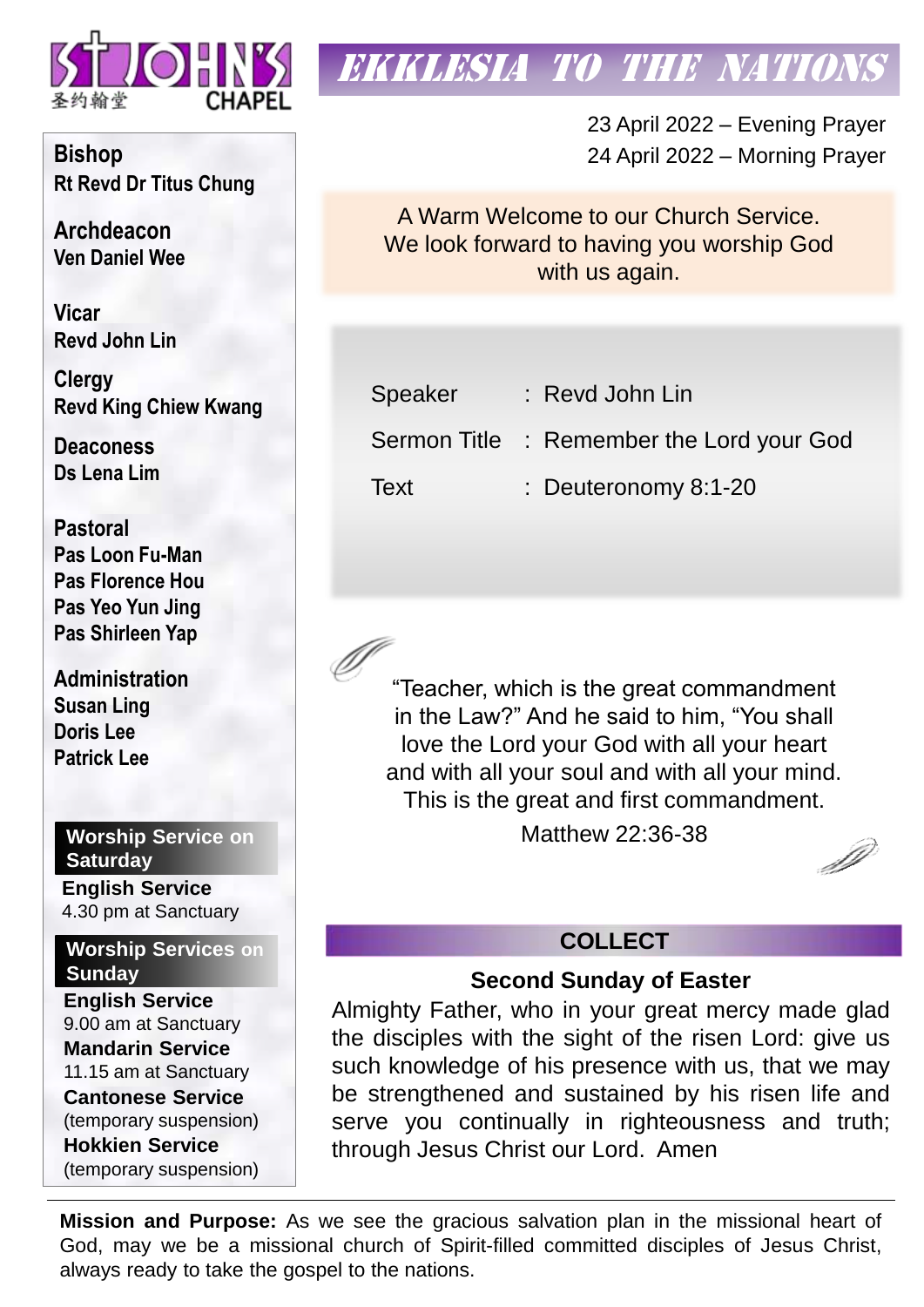#### Dear church family

We thank the Lord for his wisdom and help for our church AGM process this year as we culminate proceedings at the virtual AGM this Sunday 24 April at 3.00 pm. All electoral roll members and regular worshippers are most welcome to attend.

A word of thanks to electoral roll members who submitted your proxy voting form and to all participants at the pre-AGM Town Hall discussion meeting last Sunday. I encourage all church members to take time to read the Vicar's report and the various ministry reports. May it encourage your heart to see the Lord's gracious leading at St John's Chapel in ministry and missions.

Praise God for every provision of finances for year 2021 for manpower, ministry and missions. I have been encouraged by your obedience to God in returning your tithe to Him and by your generous and sacrificial freewill giving to the Lord. I am thankful for our PCC team in their collective godly wisdom in being good stewards of the church funds for the work of God's eternal kingdom.

Thanks be to God for the commitment of many brothers and sisters in our church who serve faithfully and humbly in the various church ministries. Your example and dedication is a great encouragement to many of us as we seek to fulfil God's will and purposes in the proclamation of the gospel.

I am grateful to the Lord for our committed and dedicated staff team. They have served tirelessly and faithfully despite many Covid-19 challenges. They have served with joy and purpose, even in the midst of painful trials, health concerns and family issues. Thanks be to God for His grace and goodness.

As we see the gracious salvation plan in the missional heart of God, may we be a missional church of Spirit-filled committed disciples of Jesus Christ, always ready to take the gospel to the nations and eagerly awaiting the Return of the King, our Lord and Saviour Jesus Christ. Let us be God's living church in these Last Days for the glory of God.

Maranatha Pastor John

#### **Intercession for Church Leadership**

- 1. Thank God for PCC (2021-2022) who have served to improve the processes in areas of finance and property and the many opportunities to be generous in giving to areas of needs.
- 2. Pray for the new PCC (2022-2023) to serve with all joy and faithfulness for the responsibility entrusted to them and to be good stewards of church resources.
- 3. Pray for God's continual provisions for the church ministries and missions, and His grace and wisdom on all who are serving in them.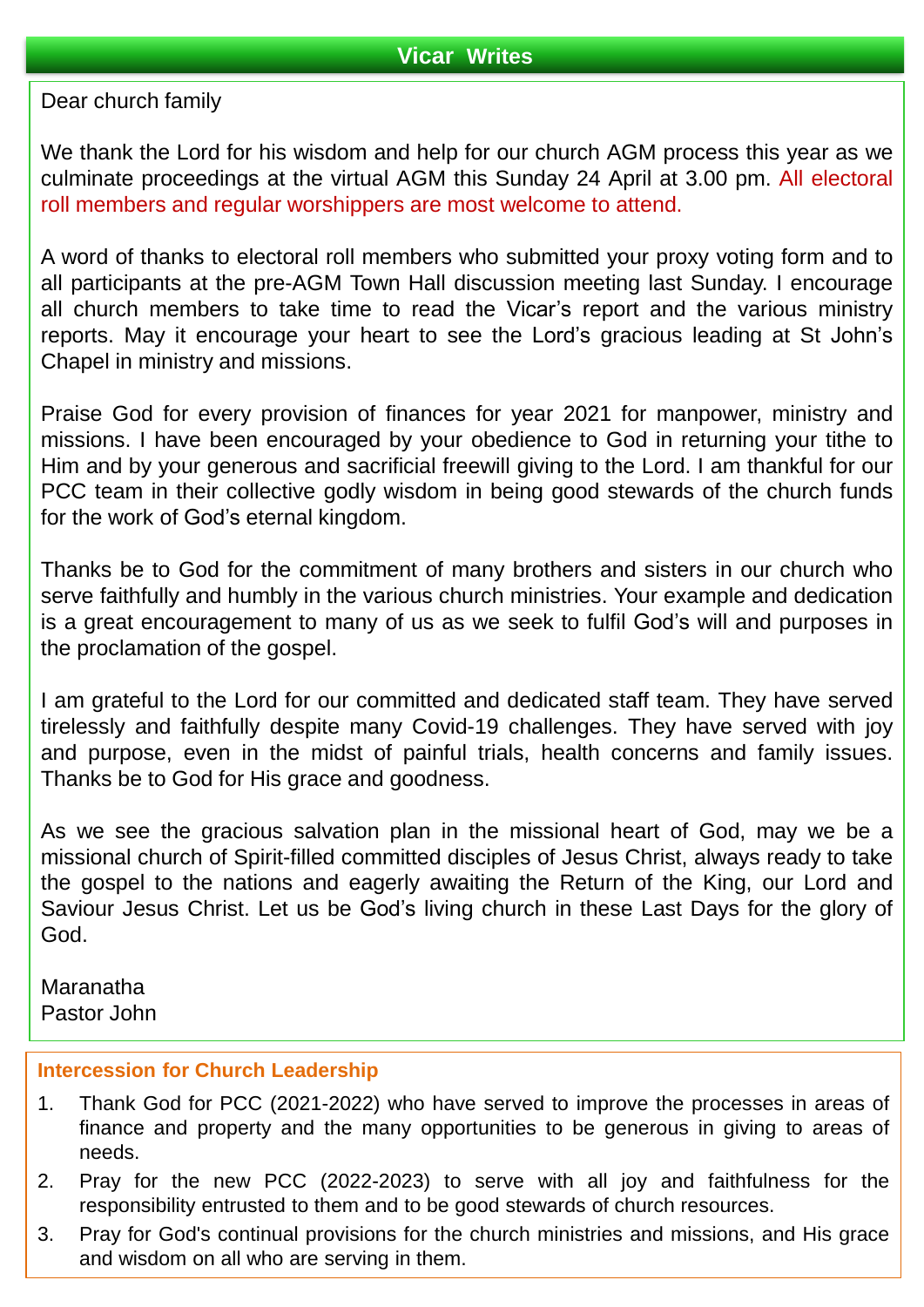#### **Church Annual General Meeting (AGM) on Sunday, 24 April**

Our church virtual Annual General Meeting (AGM) will be held on **Sunday 24 April (3.00 pm).** All electoral roll members and regular worshippers are most welcome and encouraged to attend the AGM. The zoom details are available on the AGM notice emailed on 5 April. If you need assistance with the zoom details, pls contact any church staff or your cell leader.

#### **Missionaries Gerry and Ya Hui Gan**

We thank the Lord for the rest, refreshing and fellowship that our church missionaries Gerry, Yahui and their children had in Singapore for the past few weeks. They are returning to ChiangMai on **Monday 25 April (Flight is TR674, ETD 1215hrs).** Value all your prayers for the Gan family. May the Lord watch over them with his grace and joy as they serve the Lord's will and purposes with the Deanery of Thailand at ChiangMai. Attached pls see their latest prayer newsletter.

#### **Clergy movement and appointments**

Bishop Titus Chung has made the following appointments and postings:

- 1. Revd John Lin as Priest of St James' Church wef 1 June 2022.
- 2. Revd King Chiew Kwang as Priest of Church of the True Light wef 1 June 2022.
- 3. Revd Canon Barry Leong as Acting Vicar of St John's Chapel wef 1 June 2022.
- 4. Revd Tang Wai Lung as Priest of St John's Chapel wef 1 June 2022.
- 5. Bishop Kuan Kim Seng as Acting Dean of Nepal wef 1 May 2022 for 3 years.
- 6. Revd Prem Tamang as Associate Dean of Nepal wef 1 May 2022.
- 7. Revd David Lee as Chairman of Education Board wef 1 June 2022.

Value your prayers for the above-mentioned clergy as they serve the Lord in their new appointments.

#### **Eventbrite registration for church services to cease after 18 April**

With the increase in seating capacity to 200 and relaxation of safe management measures, the online registration for church services will no longer be needed wef 18 April. With this cessation of registration, we request members attending the **Sunday** services who come via private transport, to enter the school main gate latest by 9.15 am to facilitate the gate closure and security.

#### **Coffee / Tea Fellowship on Sundays**

From 1st May, hot beverages will be served at the school's canteen after the Worship Service. For Safe Management Measures, up to 10 persons per table, mask on after consumption and no intermingling between tables. To facilitate members leaving after the service, do take note of the 2 time slots where school Main Gate C will be opened:10.30am - 11.15am and 11.45am -12 noon.

#### **Intercession**

#### **Missionaries Gerry and Ya Hui Gan**

- 1. Pray for wisdom & discernment to lean upon the Lord as they serve as a family; especially in the pandemic.
- 2. Pray for Elizabeth, Kathleen & Zoe to continue to experience God personally and to follow Jesus as His disciples.
- 3. Pray for health Gerry's back & Yahui's neck & gastric issues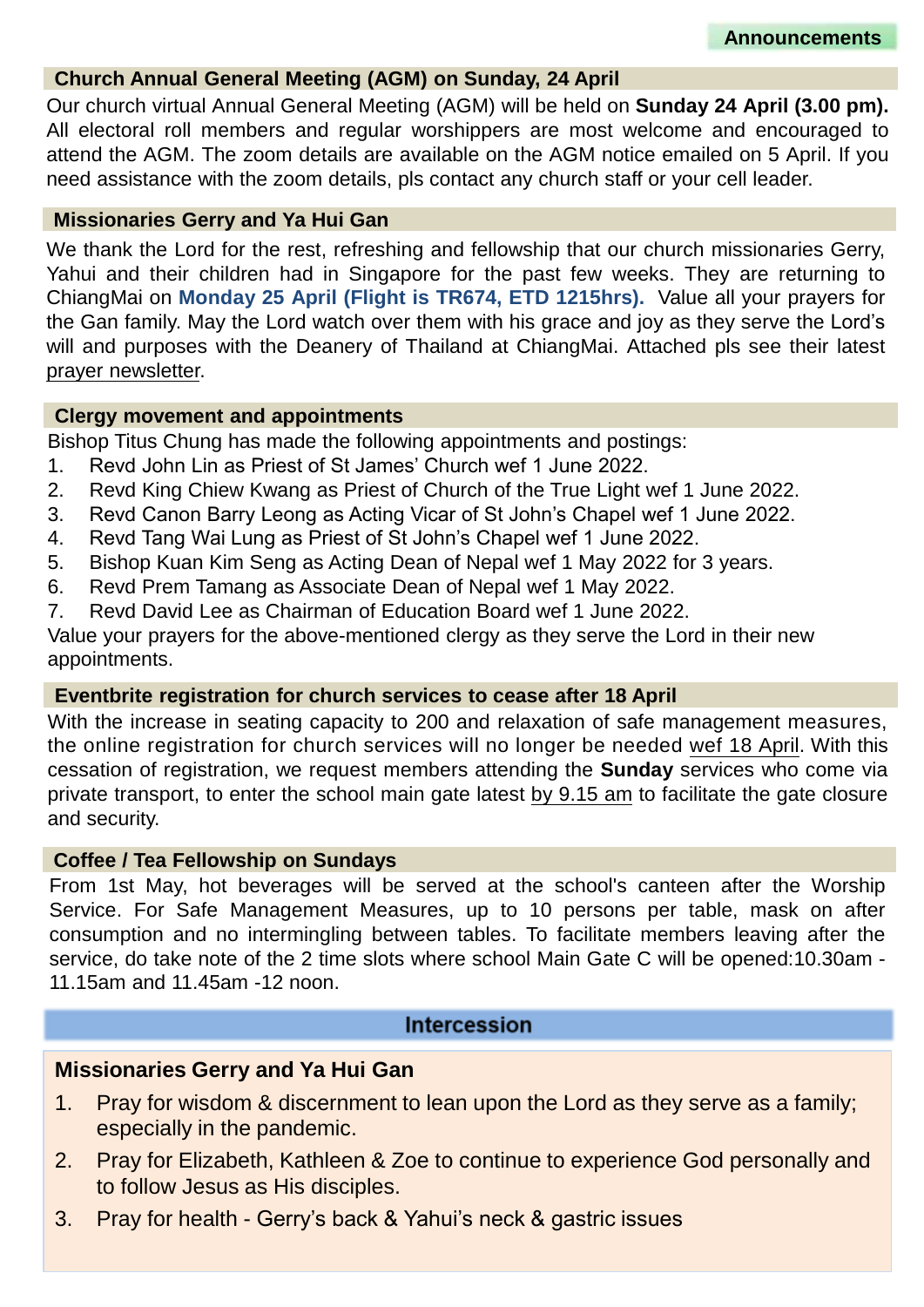| <b>DUTY ROSTER</b>                        | <b>Saturday</b><br>23 April<br>2022 | <b>Sunday</b><br>24 April<br>2022 | <b>Next Saturday</b><br>30 April<br>2022          | <b>Next</b><br><b>Sunday</b><br>1 May 2022     |
|-------------------------------------------|-------------------------------------|-----------------------------------|---------------------------------------------------|------------------------------------------------|
| Worship<br><b>Officiant</b>               | Pas Richard<br>Ting                 | Ho Boon<br>Sing                   | Peter Soon                                        | Kenneth<br>Sng                                 |
| <b>Celebrant</b>                          |                                     |                                   | Revd John Lin                                     |                                                |
| <b>Holy Communion</b><br><b>Assistant</b> |                                     |                                   | Peter Soon,<br><b>Gabriel Paul</b><br>& Mun Loong | Kenneth<br>Sng,<br>Ds Lena &<br><b>Patrick</b> |
| <b>Praise Team</b>                        | Ethan                               |                                   | Harmony                                           |                                                |
| <b>Preacher</b>                           | Revd John Lin                       |                                   | Revd John Lin                                     |                                                |
| <b>Psalm Reading</b>                      | Psalm 77                            |                                   |                                                   |                                                |
| <b>Scripture Text</b>                     |                                     | Deuteronomy 8:1-20                | Joshua 24:14-28;<br>Matthew 6:19-24               |                                                |
| Sermon<br><b>Title</b>                    | Remember the Lord<br>your God       |                                   | Serve the Lord<br>with gladness                   |                                                |
| <b>Scripture Reader</b>                   | Pas Florence<br>Hou                 | Choo<br>Heng Yu                   | Sonia le                                          | <b>Esther Ling</b>                             |
| <b>Treasury</b><br><b>Witness</b>         | Audrey &<br>Angela                  | Cho Li &<br>Soo Ching             | Nellie &<br>Bee Kuan                              | <b>Boon Sing</b><br>& Eileen<br><b>Mok</b>     |
| <b>Staff On Duty</b>                      | Susan &<br>Patrick                  | Pas Fu-<br>Man &<br>Ji Yin        | Ds Lena &<br>Susan                                | Pas<br>Florence &<br>Pas<br>Shirleen           |

You may return your tithes to the Lord and give freewill offering through the following ways:

**(A) By cash or cheque using the envelopes**

**(B) Internet Bank Transfer**

**Account Name:** St John's Chapel

**DBS Account Number:** 008 002 5860

#### **Remarks:**

- (1) TitheXXX, Month or
- (2) MissionXXX, Month or
- (3) NeedyXXX, Month or
- (4) BuildingXXX, Month

where XXX is your Tithe number)

**(C) PayNow using UEN**

**St John's Chapel's UEN**: T08CC4079E

**Remarks:** (same as above)

According to government restrictions, wef 1 February 2022, "**vaccinated status**" is required for entry at both Saturday 4.30 pm and Sunday 9.00 am services. The seating capacity is 200 attendees. You can book your ticket at [gg.gg/sjcpservices](https://www.eventbrite.sg/o/st-johns-chapel-singapore-30660507632)

For affected members, we understand your situation. Please feel free to speak with the Vicar or any pastor to request for a private worship session (*not more than 5 persons*) at St John's Chapel premises.

We will livestream the Saturday 4.30pm English Service. Thereafter, the church service will be available online at this weblink <http://www.sjcp.org.sg/service-live-streaming/>

**Church Ministries :** Home Cell, Kids-for-Christ, Tekna Youth, Young Adults, Choir, Marriage & Family Life, Pastoral Care and Visitation, Men's Fellowship, Sisters' Fellowship, Seniors Ministry

**Outreach:** SMSS Chaplaincy, The Boys' Brigade & The Girls' Brigade, Befrienders Club

*If you wish to know more about the ministries and outreach, please email to [admin@patmos.org.sg](mailto:admin@patmos.org.sg)*

**Address :** St John's Chapel 111 Farrer Road, Singapore 259240 **Tel :** 6468 8425 **Email (General Enquiries) :** admin@patmos.org.sg **Website :** [www.sjcp.org.sg](http://www.sjcp.org.sg/)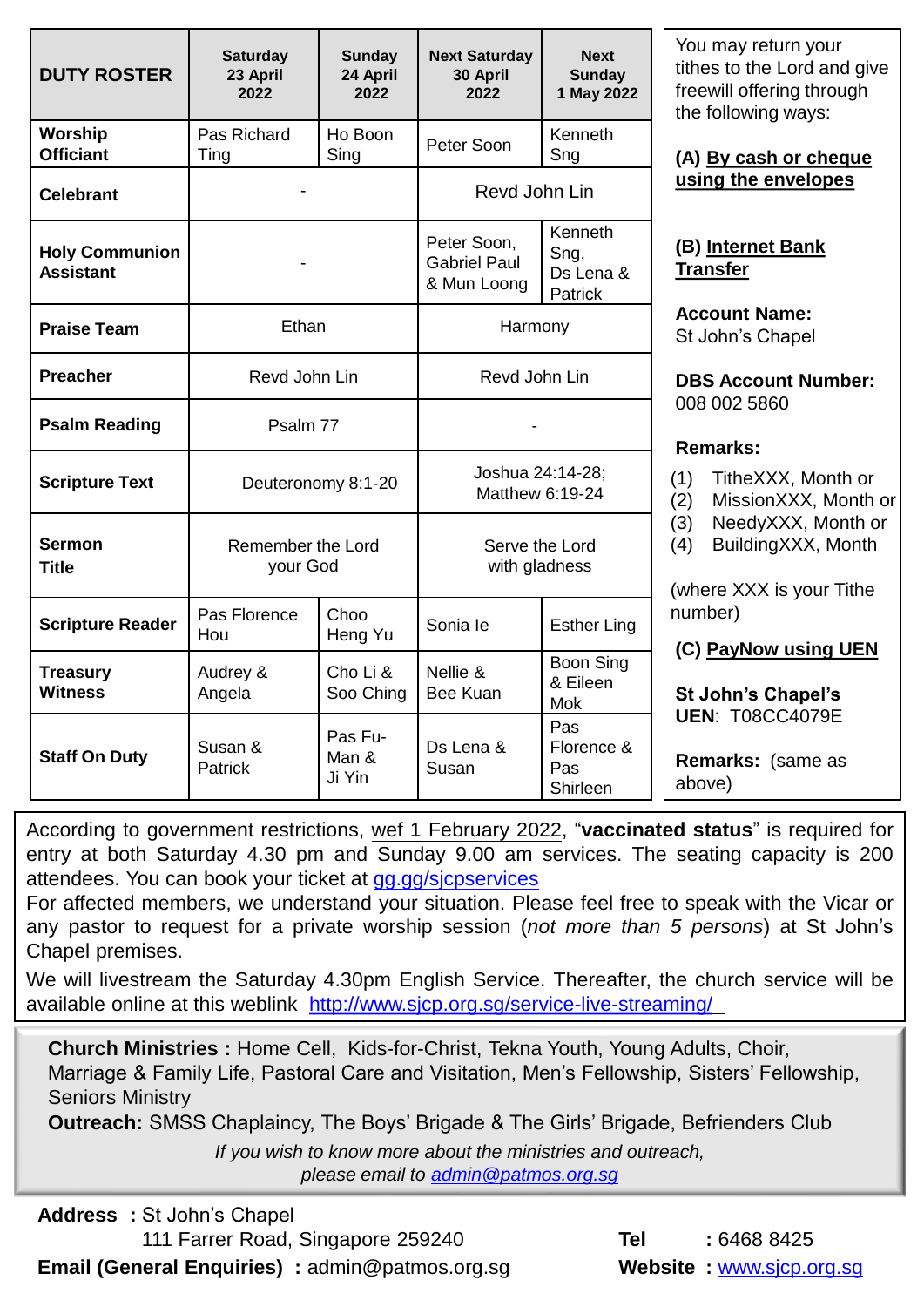### **GAN FAMILY MISSIONS UPDATE & PRAYER NEWSLETTER** April 2022

We are thankful to God for His grace and mercies as we serve Him, especially in challenging times of uncertainties - times whereby we were unsure of how/what to do. However, we are grateful for His leading, that God is always at work and we can be a small part of what He is doing.

## ST. ANDREW'S CHURCH CHIANG MAI:

Online church services & cell meetings have been on-going for the past 9 months. The church team is targeting to resume on-site church services on 1 May 2022. Please pray with us as the team prepares for this.

### **Worship in Heaven**

**Revelation 4:1** New Living Translation (NLT)

4 Then as I looked, I saw a door standing open in heaven, and the same voice I had heard before spoke to me like a trumpet blast. The voice said, "Come up here, and I will show you what must happen after this."



Top: Rev Somsak preached a sermon during one of our Church's online service as Gerry served to translates the message.

## **PRAYER - St. Andrew's Church Chiang Mai:**

- 1) For church members to continue to trust the Lord despite the challenges due to the pandemic.
- For strength and wisdom for our church staff as they plan for  $(2)$ on-site services and also as they minister to our church members.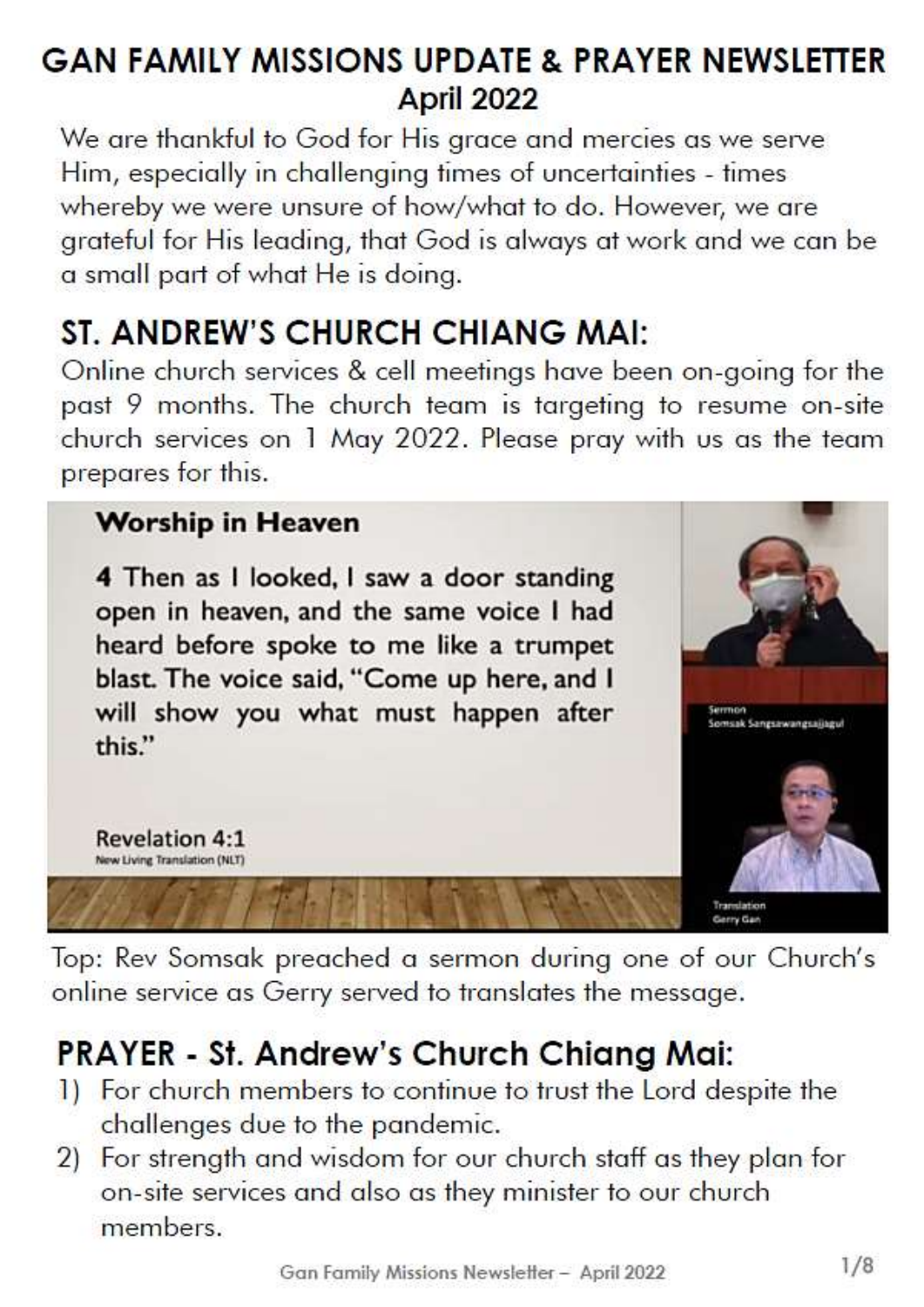# HILLSTRIBES MINISTRY (Lisu in Pai + Karen in Omkoi)

1) School Director Ward and Gerry visited 3 Churches in Pai on 10 - 12 Dec 2021 for preaching, prayer and pastoral care.



2) Canon Yee Ching Wah and Gerry visited 3 churches in Pai on 23 - 24 April 2022 for baptism, celebration of the Eucharist and pastoral care.



Gan Family Missions Newsletter - April 2022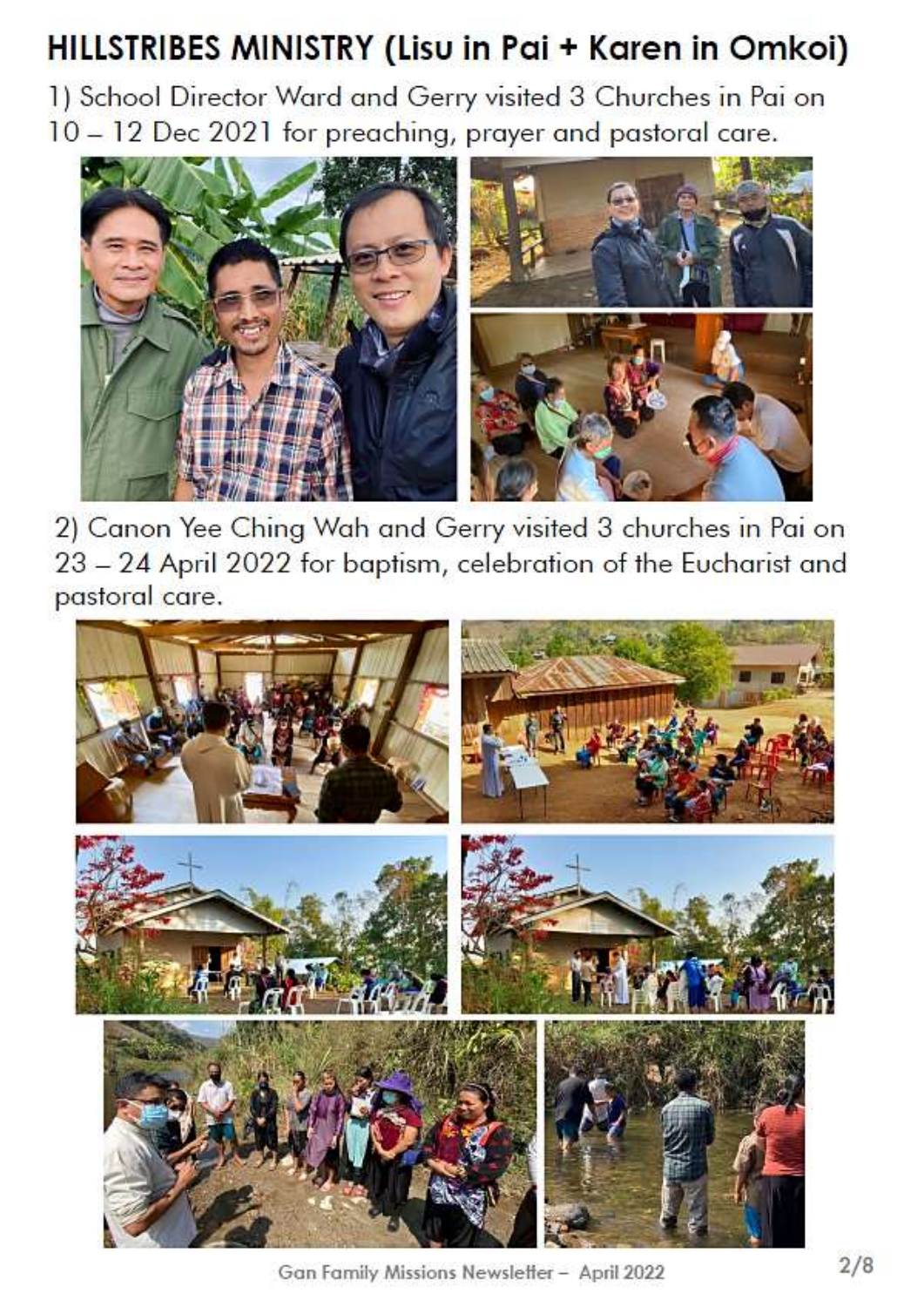# **MISSIONS SHARING**

We thank God for the chance to share about our missional insights at St. Andrew's Cathedral Mandarin **Congregational Missions Training** on 6 Oct 2021 (right).



We also shared about the challenges of cross-cultural services in a school setting during COVID-19 at the Diocesans Mission Evening on 11 Nov 2021 (below).



# **COMMUNITY LEARNING CENTRE (CLC)**



We thank God for the opportunity for Gerry to be invited by Kruu Dtim to conduct onsite English Teaching to Thai vocational students at Chiang Mai Provincial Vocational Centre on 30 Jan 2022 & to be part of the team to set questions for Provincial English examinations.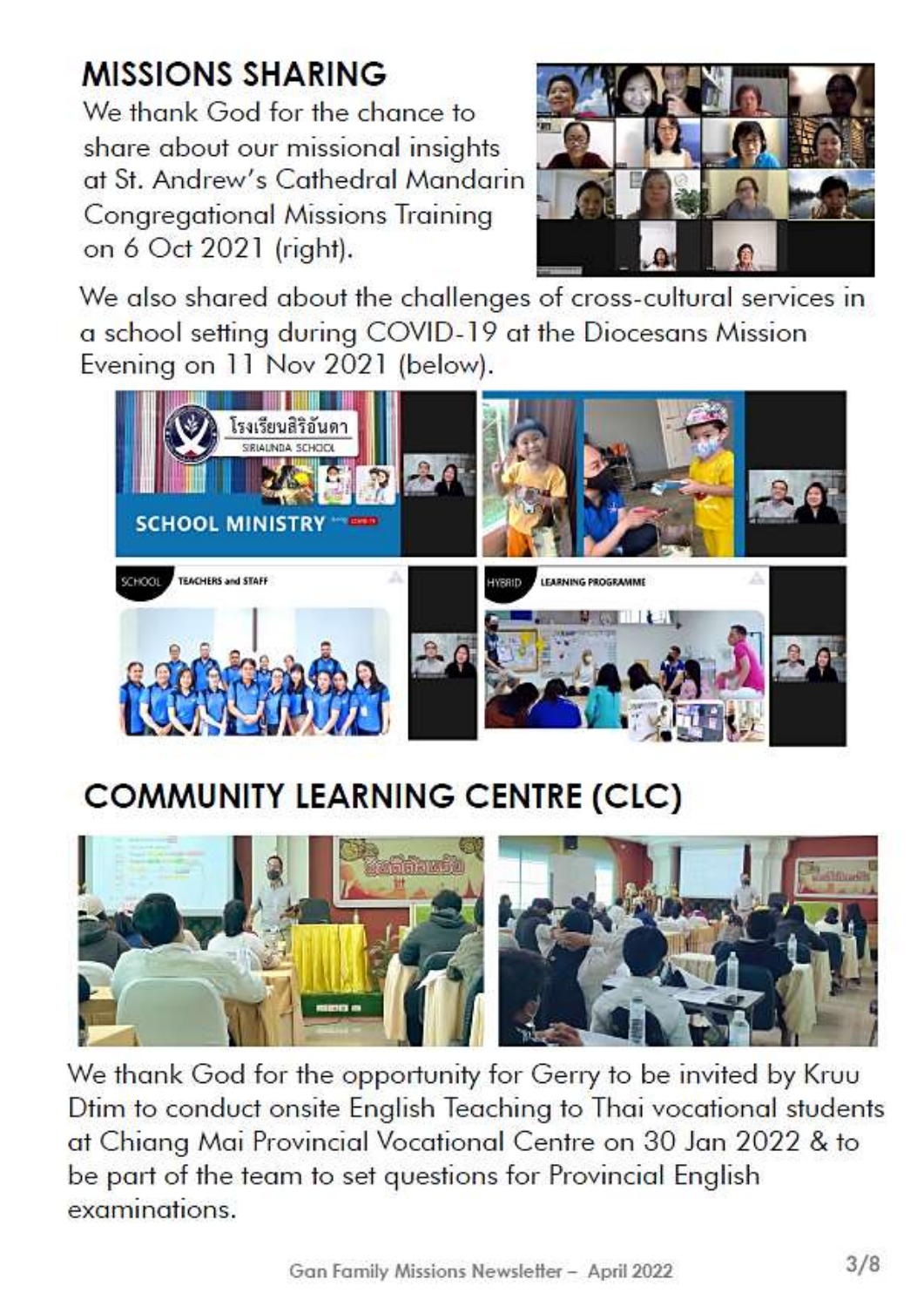Together with Rev Loren Fox, the pilot 9-sessions Bible Study Course "Introducing Jesus" in the Thai language was launched on 25 Jan 2022. The programme has on average 11 participants from the kindergarten, 4 from the church and 1 from the community.



Praise God for Khun Porsche (early 30s) who came knocking on the doors of St. Andrew's Centre on 2 Dec 2021 to ask about Jesus and the Christian faith. The School Director and Gerry took time to speak with him. Since then, Gerry has been reaching out to Porsche, accompanying him to the hospital for his nasal surgery and taking opportunities to share with him about Jesus and the Christian faith. He has also gifted him Christian materials. Porsche is also faithfully attending and engaging actively in the "Introducing Jesus" Bible Study Course.



Left: Porshe with Gerry, at the hospital for his nasal surgery.

# **PRAYER - COMMUNITY LEARNING CENTRE**

1. Pray for openness of hearts in our students across all ages.

2. Pray for opportunities for discipleship and follow-up with Secondary School Students.

3. Pray for Porshe to submit his life to the Kingship of Jesus & to be a faithful follower of Christ.

4. Pray for the participants of "Introducing Jesus" to be faithful followers of Christ.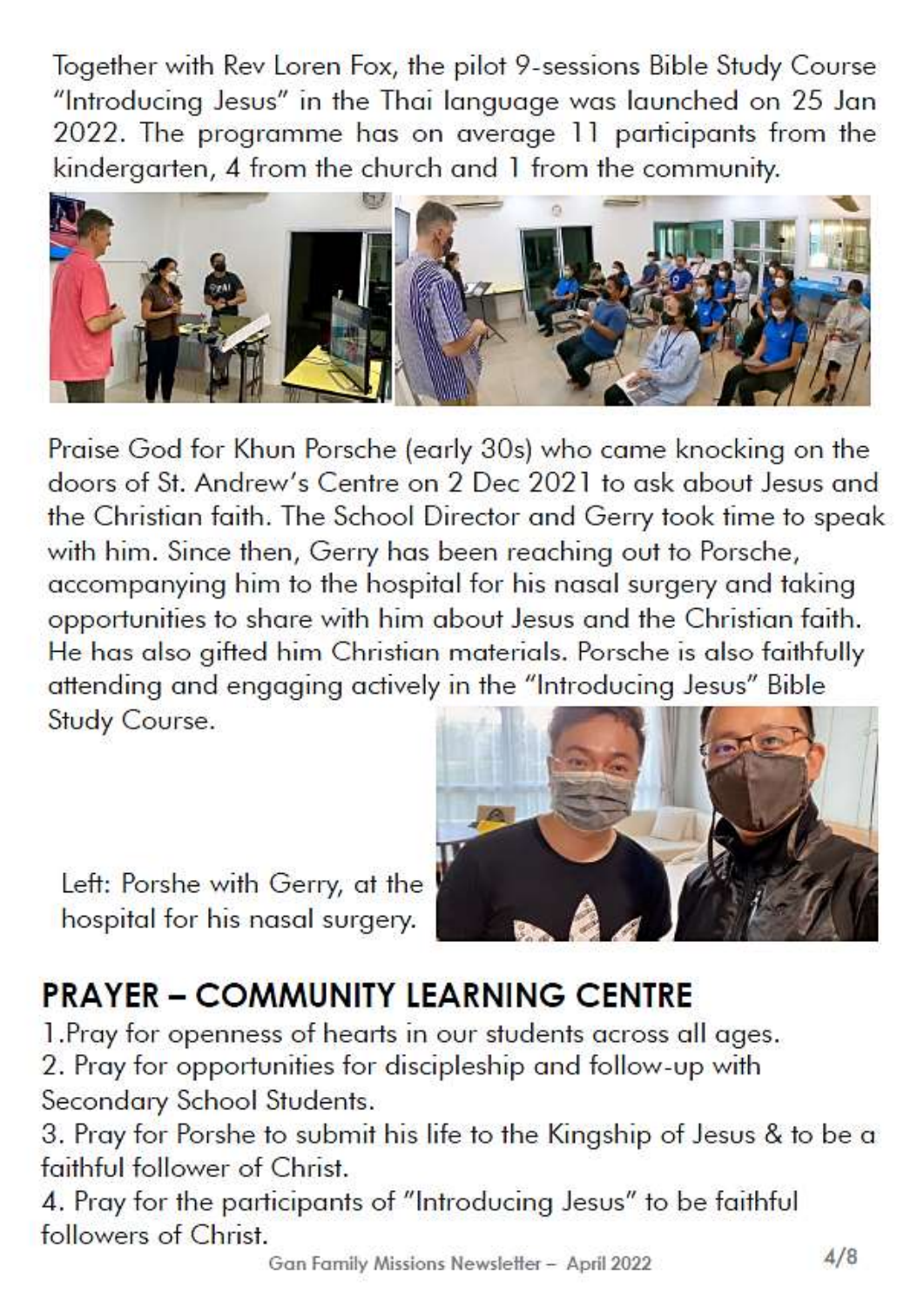## SIRIAUNDA SCHOOL (St. Andrew's Anglican School)

What a blessing to celebrate Christmas in-person with our Children at the Kindergarten. We had a week-long of activities such as Christmas Star Cookies decoration, Christmas Crafts, role-playing of the birth of Jesus and a Christmas Party where we had games, Story-Telling of Birth of Jesus and dance. May our Children and Parents' hearts be filled with God's love and to know the true meaning of Christ & to respond to His gift of salvation.



Gan Family Missions Newsletter - April 2022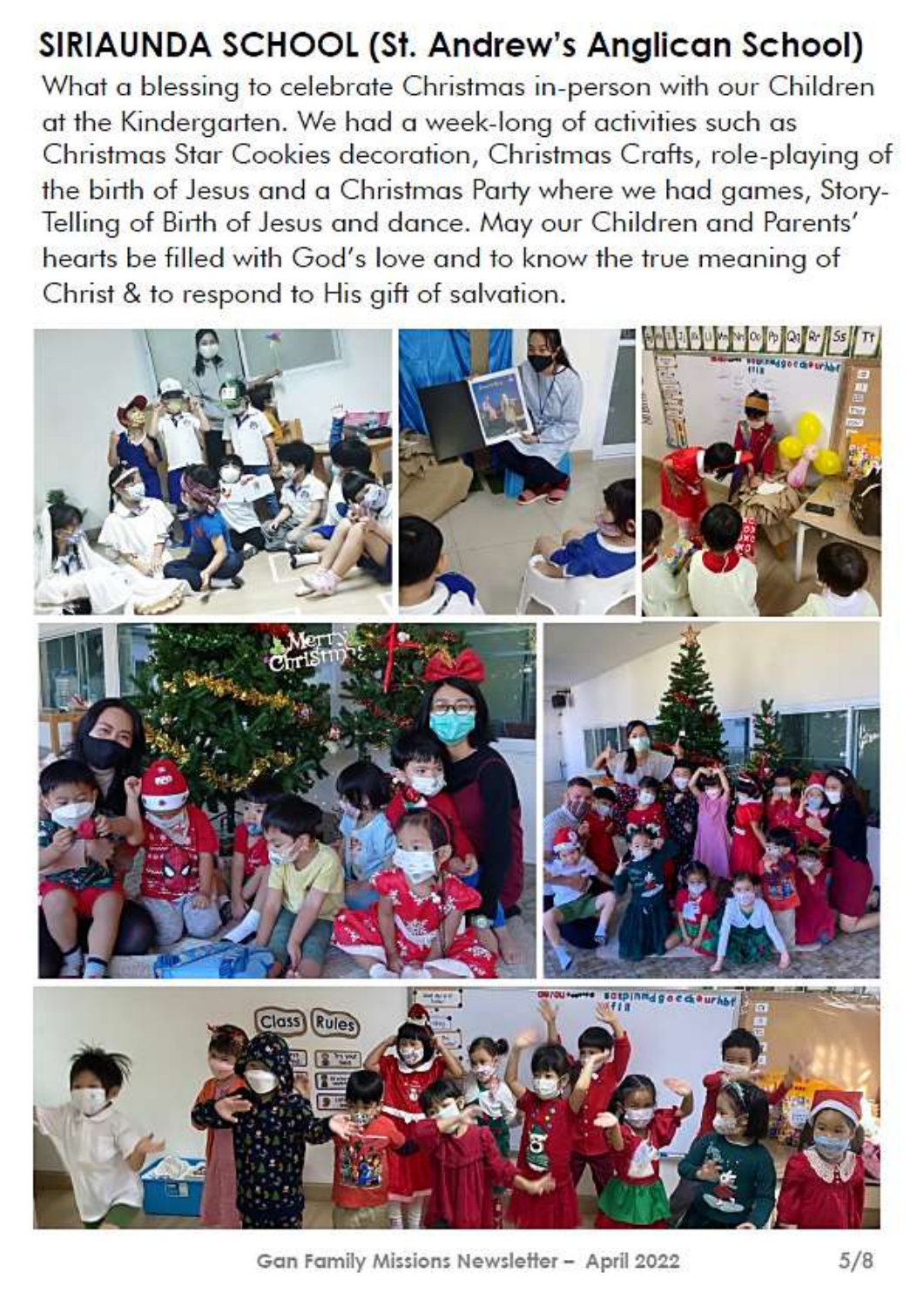We invited Canon Ching Wah to share at our School Staff & Teachers' Christmas Celebrations where we had a time of thanksgiving, encouragement, games, food and gift exchange.





Our Teachers & Staff had Christmas Caroling & presented Christmas Gift packs to 10 families in our neighbourhood. We thank God for the opportunity to celebrate and share His love to our neighbours. We pray that many in our community will come to know Him as their Lord and Saviour.



Gan Family Missions Newsletter - April 2022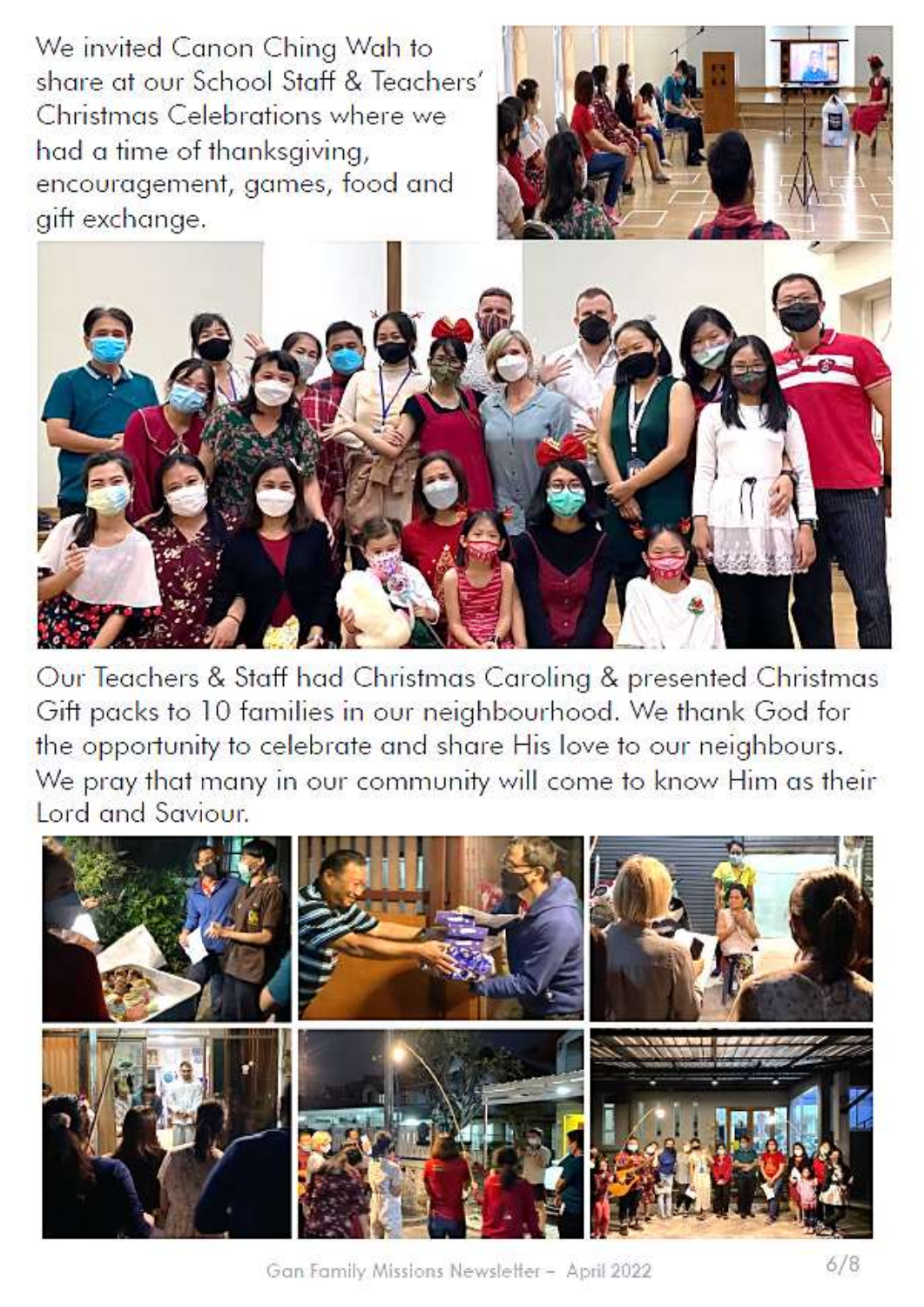We also presented Christmas gifts to our school board members, school government officials & community leaders to bless & share with them the love of Christ. It has been a difficult year maneuvering through many changes & uncertainties. We are thankful to our leaders, and we pray that the Lord will empower and strengthen with His wisdom as they serve and care for the community.



Our School Chef and Teachers made & sold curry puffs in Feb 2022 to raise funds for Omkoi Ministry. 220 sets were ordered and donation in cash and kind were made by our Kindergarten Parents and friends of Teachers/Staff. We thank God that the Parents were so supportive that we had to close orders within 2 days. May the Lord use this to bless & bring many to Him.



Gan Family Missions Newsletter - April 2022